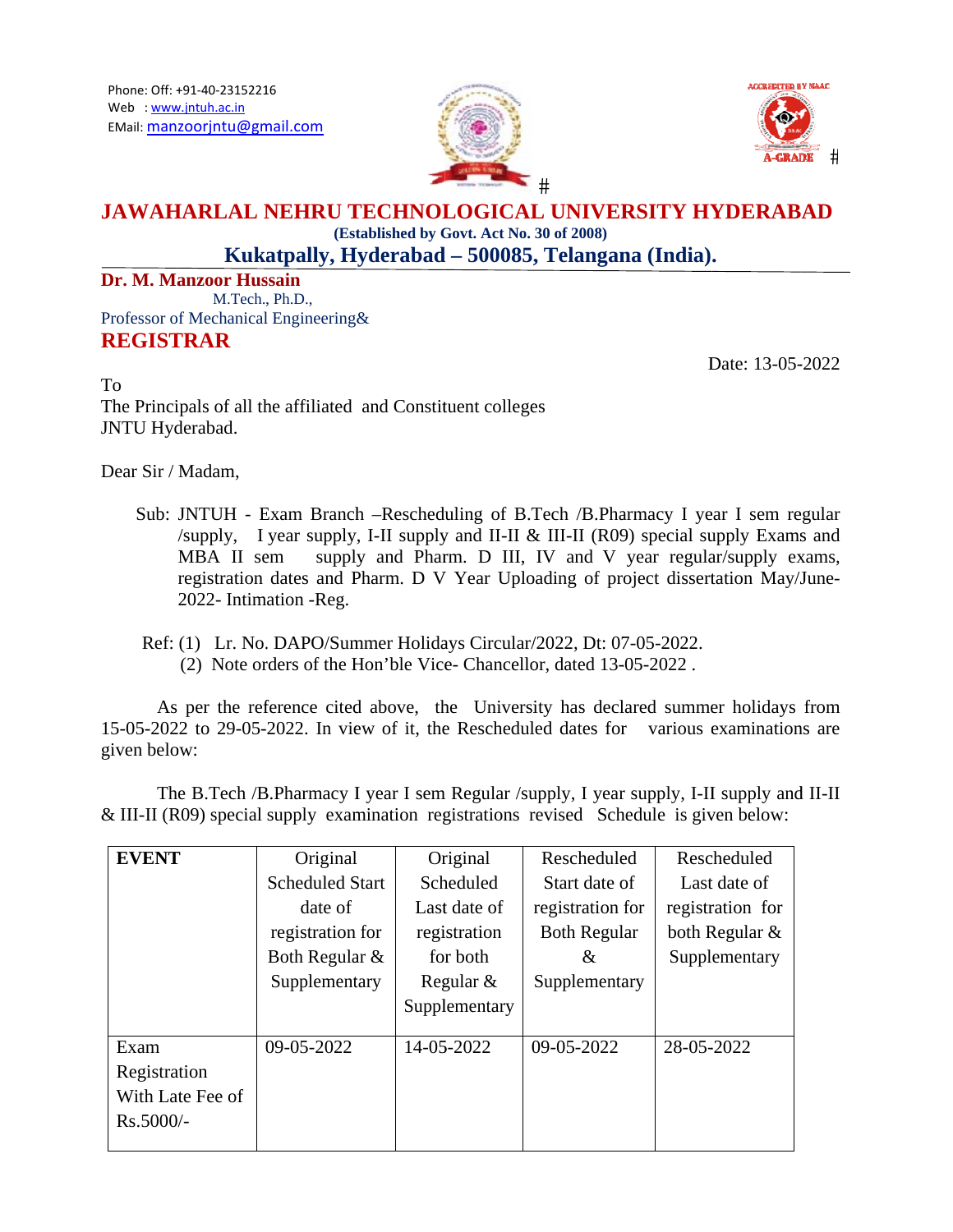| Exam                                                                                                               | 15-05-2022 | Till end of | 29-05-2022 | Till end of the |
|--------------------------------------------------------------------------------------------------------------------|------------|-------------|------------|-----------------|
| Registration                                                                                                       |            | the exams   |            | exams           |
| With Late Fee of                                                                                                   |            |             |            |                 |
| Rs.10000/-                                                                                                         |            |             |            |                 |
| * This late fee<br>application<br>should be<br>manually<br>submitted along<br>with demand<br>draft of exams<br>fee |            |             |            |                 |

The Pharm. D III, IV & V year regular/supply Examination Registration revised Schedule is given below:

| <b>EVENT</b>                                                                                                                                                | Original<br><b>Scheduled Start</b><br>date of<br>registration for<br>Both Regular &<br>Supplementary | Original<br>Scheduled<br>Last date of<br>registration<br>for both<br>Regular &<br>Supplementary | Rescheduled<br>Start date of<br>registration<br>for Both<br>Regular &<br>Supplementary | Rescheduled<br>Last date of<br>registration for<br>both Regular &<br>Supplementary |
|-------------------------------------------------------------------------------------------------------------------------------------------------------------|------------------------------------------------------------------------------------------------------|-------------------------------------------------------------------------------------------------|----------------------------------------------------------------------------------------|------------------------------------------------------------------------------------|
| <b>Exam Registration</b><br>With Late Fee of<br>Rs.2000/-                                                                                                   | 17-05-2022                                                                                           | 30-05-2022                                                                                      | 17-05-2022                                                                             | 09-06-2022                                                                         |
| <b>Exam Registration</b><br>With Late Fee of<br>Rs.5000/-                                                                                                   | 31-05-2022                                                                                           | 04-06-2022                                                                                      | 10-06-2022                                                                             | 18-06-2022                                                                         |
| <b>Exam Registration</b><br>With Late Fee of<br>Rs.10000/-<br>* This late fee<br>application should be<br>manually submitted<br>along with demand<br>draft. | 05-06-2022                                                                                           | Till end of the<br>exams                                                                        | 19-06-2022                                                                             | Till end of the<br>exams                                                           |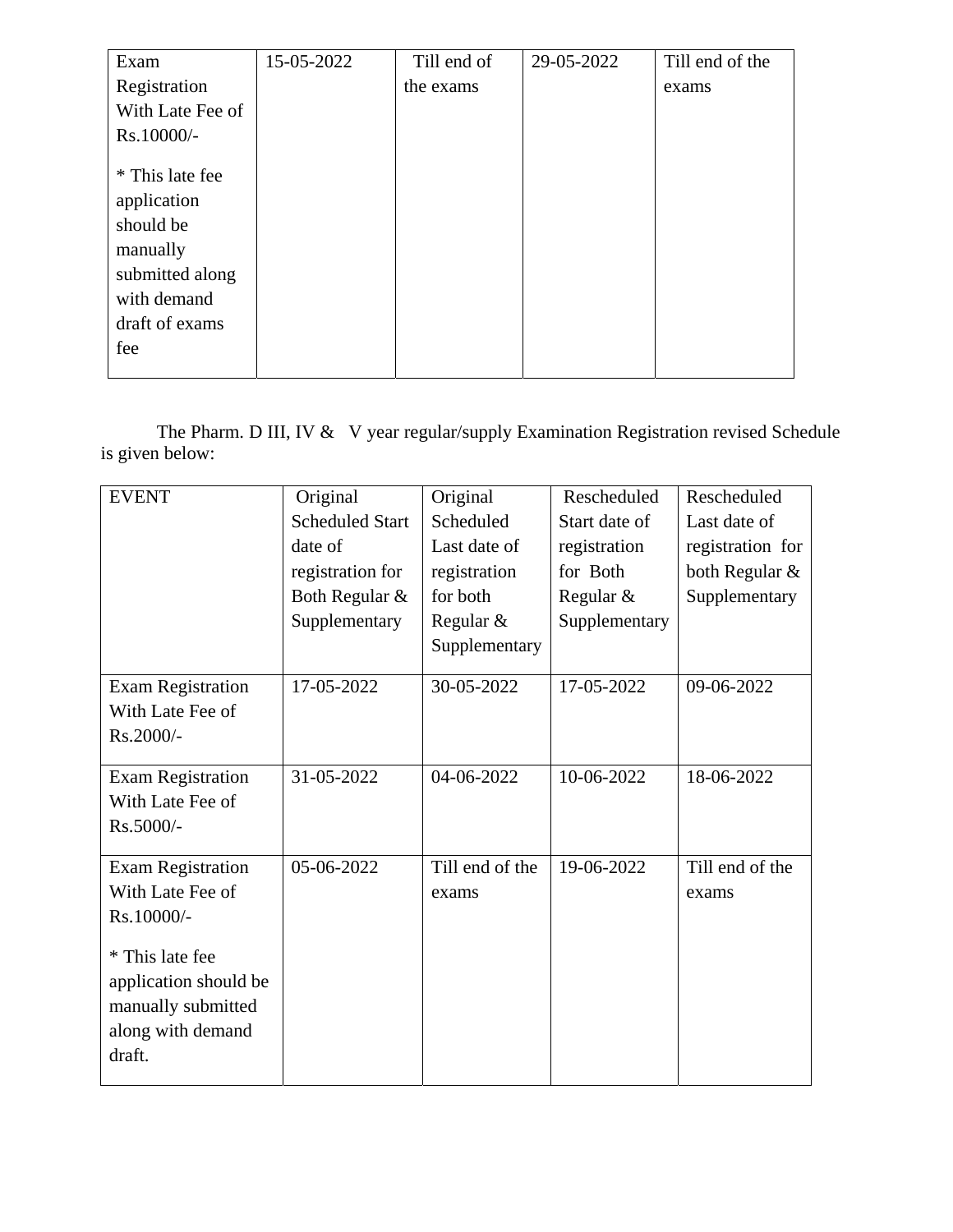The Pharm. D V Year Uploading of project dissertation May/June-2022 revised dates are given below:

| S.No.          | Event                                               | Original Scheduled<br>dates<br>$Spell -I$ | Rescheduled dates<br>$Spell -I$ |
|----------------|-----------------------------------------------------|-------------------------------------------|---------------------------------|
| 1              | For uploading of project<br>panels without late fee | 17-05-2022 to 24-05-2022                  | 17-05-2022 to 03-06-2022        |
| $\overline{2}$ | With Rs.500 late fee per<br>student                 | 25-05-2022 to 27-05-2022                  | 04-06-2022 to 09-06-2022        |
| 3              | With Rs.1000 late fee per<br>student                | 28-05-2022 to 30-05-2022                  | 10-06-2022 to 13-06-2022        |
| $\overline{4}$ | Conducting of project viva<br>voce exam             | 25-05-2022 to 04-06-2022                  | 04-06-2022 to 17-06-2022        |

The revised dates for conducting exams for B.Tech /B.Pharmacy I year I sem Regular /supply, I year supply, I-II supply and II-II & III-II (R09) special supply Exams & MBA II sem supply and Pharm. D III, IV & V years regular/supply are as given below.

| S.No           | <b>Course Year and Semester</b>                                                                | Original scheduled date of<br>exams and timings         | Re-Scheduled date of<br>exams<br>and timings              |
|----------------|------------------------------------------------------------------------------------------------|---------------------------------------------------------|-----------------------------------------------------------|
| $\mathbf{1}$   | B.Tech R18 I year I sem<br>Regular/supply, R16 supply I<br>year R15, R13, R09 supply<br>Exams  |                                                         |                                                           |
| $\overline{2}$ | B.Pharm R17 I year I sem<br>Regular/supply, R16 supply I<br>year R15, R13, R09 supply<br>Exams | 16-05-2022 (Monday) to                                  | 30-05-2022 (Monday) to                                    |
| 3              | B.Tech R18, R16 I year II sem<br>supply Exams                                                  | 30-05-2022 (Monday)<br>FN & AN                          | 13-06-2022 (Monday)<br>FN & AN                            |
| $\overline{4}$ | B.Pharm R17, R16 I year II sem<br>supply Exams                                                 |                                                         |                                                           |
| 5              | B.Tech (R09) II_II & III_II<br>special supply exams                                            |                                                         |                                                           |
| 6              | B. Pharm (R09) II_II & III_II<br>special supply exams                                          |                                                         |                                                           |
| $\overline{7}$ | MBA II Sem Supply exam                                                                         | 19-05-2022 (Thursday)<br><b>FN</b>                      | 30-05-2022 (Monday)<br><b>FN</b>                          |
| 8              | Pharm D III, IV and V Years<br>Regular and Supply exams                                        | 06-06-2022(Monday) to<br>20-06-2022 (Monday)<br>FN & AN | 20-06-2022 (Monday) to<br>02-07-2022(Saturday)<br>FN & AN |